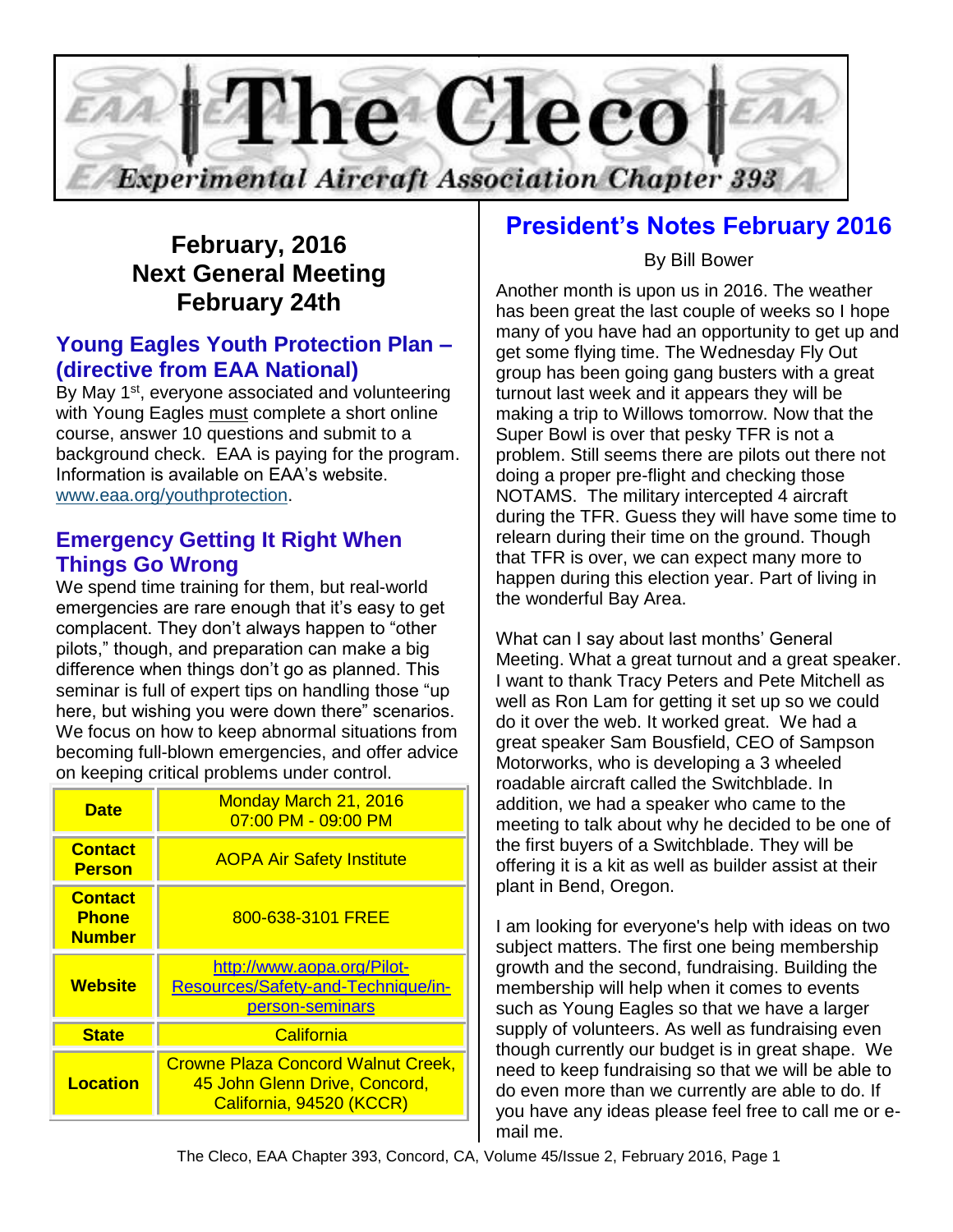Ron Lem is looking for help as well. He needs help finding speakers for our monthly meetings. If you have any ideas or know of anyone who has knowledge on subjects of interest to our members please get in contact with Ron.

Our next general meeting is February 24<sup>th</sup> and Rick has another great meal lined up for the night. I hope to see many of you at the meeting and as well bring a friend or a family member. See you all then.

Bill Bower, President EAA Chapter 393

## **393 Board Meeting Notes February 3 th 2016**

The meeting was called to order by Vice-President Ron Lem in the club house great room at 19:00, awaiting President Bill Bower's eminent arrival.

Present, President Bill Bower, Vice-president Ron Lem, Secretary Pete Mitchell, Treasurer Harvard Holmes, Newsletter Editor Debbie Kuhnle, Web master Renee Robinson, Young Eagles coordinator Stephen Tucker, Dinner coordinator Rich Bourgeois, Eagle Flights Scott Achelis, Rich Sperling and Jack Davi.

#### **Treasurer – Harvard Holmes**

Our bank balance is \$10,460. Harvard has paid the chapter rent thru April, has filed Federal and California tax reports. California Secretary of State statement of information and added Wednesday fly-outs to our chapter insurance. Debbie motioned and the board approved reimbursing Tracy for the \$125 purchase of the webinar video camera.

#### **Secretary – Pete Mitchell**

We have 63 members, 21 still owe dues. We have received a quarterly check from SHARES of \$84.87 for a program total of \$622.41. Amazon Smiles first contribution is expected in April. I have enough names to order badges. If you need a new magnetic name badge (\$5)let me know.

#### **Young Eagles – Stephen Tucker**

Stephen and Jack Davi have been contacting pilots for the upcoming season. So far they have 6 pilots and some ground crew.

We need to understand that Civil Air Cadets volunteer to help us with our program. Per CAP regulations, some duties are off limits for them. We need to be aware of these limits.

Fuel discounts, PSA will supply fuel for April, June and September. Sterling May, August and October. Jack has charts and magazines, purchased envelopes, Tracy Peters is doing the printing. Tracy and Scott Achelis are working on a new banner, and permission to install. Bill Bower has reserved and the \$200 deposit is paid for a female position for this years advanced academy. A **volunteer** is needed to parse our young eagles database to select possible candidates.

### **Eagles Flight and Club House– Scott Achelis**

A work crew is scheduled to remove the old garage door in preparation of a new powered rollup door. Should be ready for April young eagles. Our entrance drainage problem has no economic solution. It would be expensive to pump water uphill for the few times heavy rain and meeting nights coincide.

### **Future Speakers – Ron Lem**

Our webinar is deemed a great success. It opens the door to speakers we could not otherwise afford or who do not wish to travel. Jack Davi will research Rossmoor for speakers. Member input is needed.

## **KCCR 70th Anniversary Picnic**

The county is planning a picnic August  $6<sup>th</sup>$  to celebrate Buchanan's seventy years as a public airport. Our chapter picnic is scheduled for Saturday July 16<sup>th</sup>.

### **Club Project – Ron Lem**

Ron is investigating a club aircraft project.

### **Membership – Ron Lem**

Ron has a goal for this year to increase membership. Debbie has volunteered to call members whose dues are not current.

Meeting adjourned 21:00

Pete Mitchell **Secretary**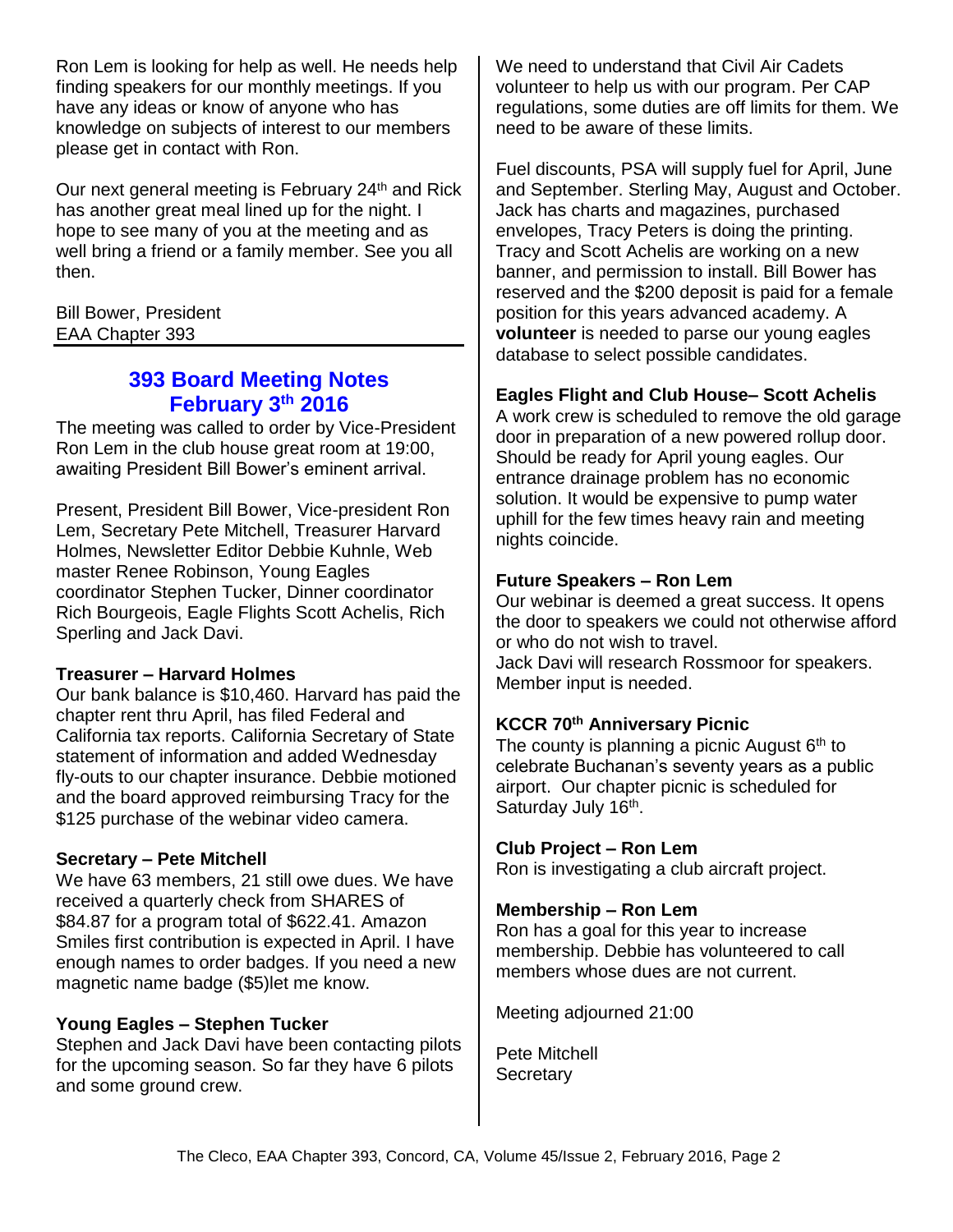## **Dues are due January 1, 2016**

There are 19 outstanding memberships still owed. Please remember to give the \$30 to Treasurer Harvard Holmes or any Board Member in person at the General Meeting or via mail. Thank you!

# **January 27th General Meeting Notes**

President Bill Bower called the meeting to order at 19:30 in the clubhouse great room. Twenty nine enjoyed Rick's minestrone soup. Guests George Grech, soon to be member, Lionel Buehler and Switchblade customer Peter Dessart.

Bill and Tracy introduced aspects of 393's first webinar. Sam Bousfield CEO of Samson Motorworks was standing by to present features and development of their Switchblade. A three wheel, fully enclosed vehicle you can drive or fly. After the webinar Peter Dessart discussed his interests as a potential builder.

The webinar was a great success, the first of many to come. It gives our club access to speakers without the logistics and cost of having them here in person.

#### **Young Eagles Youth Protection Plan – Bill Bower**

By May  $1<sup>st</sup>$ , everyone associated with young eagles must complete a short online course, answer 10 questions and submit to a background check. EAA is paying for the program. Information is available on EAA's website. [www.eaa.org/youthprotection.](http://www.eaa.org/youthprotection)

#### **Treasurer – Harvard Holmes**

We have \$10,460 in the bank. We have filed our income tax return, report to the Secretary of State and completed our renewal with EAA national.

#### **Secretary – Pete Mitchell**

We finished the meeting with two new members for a total of 62, with another pending. 2016 dues are due as of January 1<sup>st</sup>. Send a check to Box 6524 Concord 94524-1524, pay any board member or bring to our next meeting.

## **Ongoing Fundraisers – AmazonSmile & S.H.A.R.E.S.**

We are still concentrating on raising funds for our EAA Concord Chapter and this is a very easy way. Log into Smile.Amazon.com and chose *Experimental Aircraft Association Chapter 393 of Concord Ca, do your shopping and we will receive ½ percent on any orders.* Also the S.H.A.R.E.S. card is used at SaveMart, Lucky, Smart Foods and FoodMax. When you show or swipe the card we receive a percentage of your purchases. Thank you!

## **February's General Meeting Speaker Mike Robbins, ATC Oakland Center Super Bowl 60 Air Traffic Plan**

Introduction to Mike's duties and role. How did he get involved?

The Event and its impact - 1500 departures in 8-24 hours. This exceeds the number of departures at SFO in 24 hours at their best fair weather rate. SFO, OAK and SJC are already booked with scheduled airliner departures.

The stakeholders and their interests:

- Airlines add flights normal operations
- ATC move traffic and safety (Center, Tracon, Towers)
- FBOs accommodate all the traffic and parked planes, fueling constraints
- GA convenient quick departures (and arrivals)
- Super Bowl customer accommodation and satisfaction
- NBAA represent/communicate with Business Aviation

The planning process - who, what, when.

Bottlenecks identified - FBO and parking, Towers, Tracon, Center, departures to Reno and Las Vegas, departures at halftime.

Mitigation strategies - Slots, scheduling discipline enforced, rerouting traffic (in a major way!), routing for congestion avoidance rather than efficiency, staff overtime:

• Strategies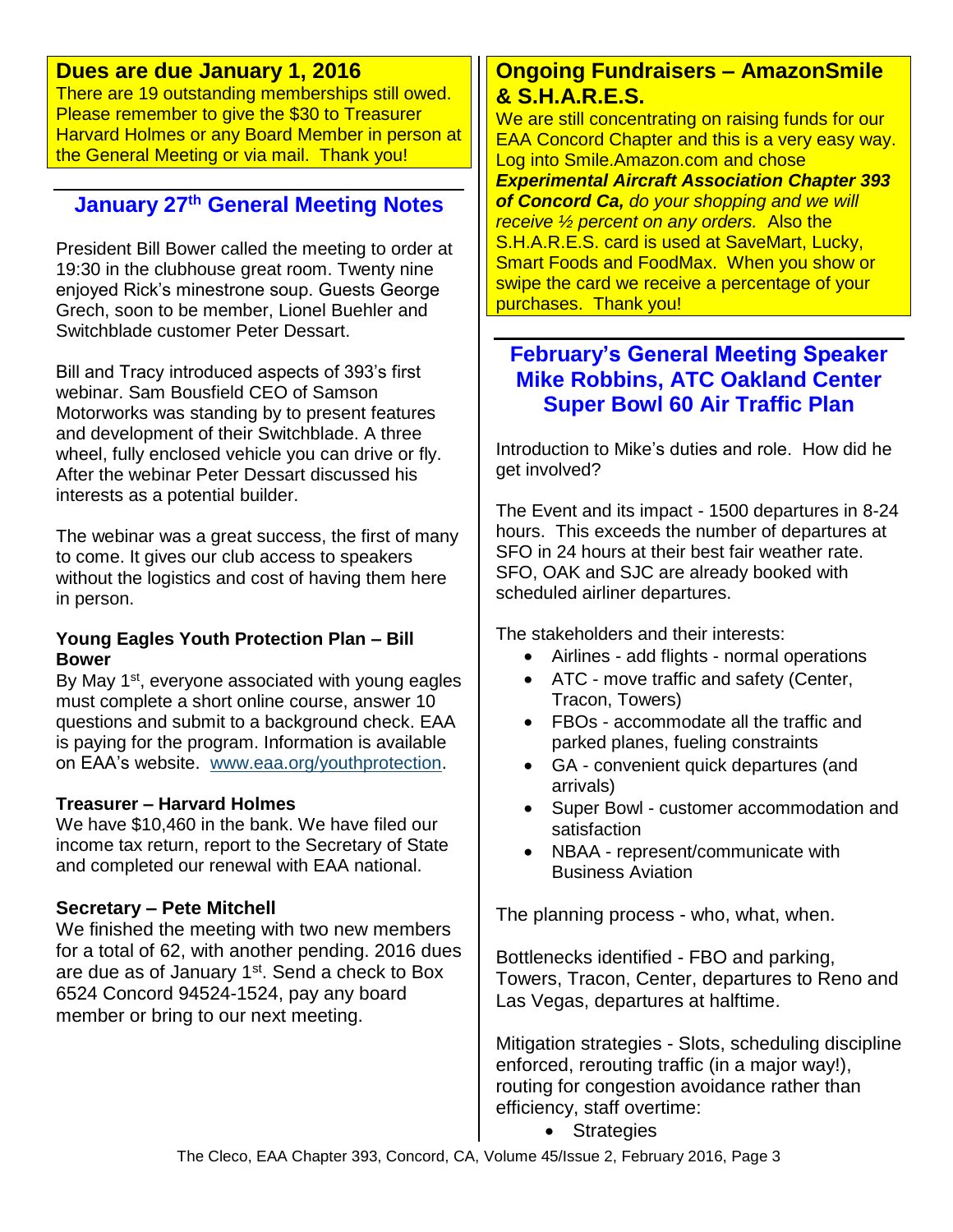Examples

Overall impact - 200 mile NOTAM, VFR restrictions, etc.

How did we do? What would we do different? Surprises?

Good (and bad? hopefully none) stories

#### Questions

### **Introductions**

Please welcome: Lionel Buhler, Norm Brudigan, Tim Roberts. Below are small Bios from two of our new members:

## **Norm Brudigan**

Hello to EAA 393: My name is Norm Brudigam and I joined your Chapter at the January 2016 meeting. I joined in hopes of providing some good company for my new baby: N93DC, a 2009 RV-9A built by a solid guy near Boston. My partner in the airplane (Rick Arias) and I picked her up November 20, 2015 and flew her back to CCR in 2.5 days and 21 hours on the meter. The new plane is very fancy with a glass panel and heated seats (I guess you need that in Boston). It is very light and responsive compared to my last 10 years of flying the NRI club C-182, C-172, PA-28. I am still an NRI member. I just love flying the plane at 150 knots @ 75% power (fuel flow about 7.5 GPH lean of peak).

Prior to 10 years of flying NRI planes, I owned a Decathlon for 10 years and did lots of aerobatics (RV-9A is not acro). Prior to that I flew the Citabrias at Lou Field's flight school at OAK for maybe 5 or 6 years. I got the private at age 20 here at CCR in a C-150 and used to fly the Mooney at General Air, Pipers at Navaho, Katana, Grob (acro), total time is about 1300 hours with no IFR rating. Plans are to complete the IFR this year if I get time, still working park time in a car lift service business. Side note: the car lift business just bought some racing car scales which just happen to work for airplanes (max 6000#). I have been on 2 lunch flyouts already (Petaluma and Willows) and it seems the club is serious about flying and not just talking about it, which is great. The new RV has more avionics than I am used to and I am in the process of making friends with it.

Renee has already been helpful on the panel and I can tell there is a lot of good general airplane experience here in the club and a lot of friendly people. I look forward to talking airplanes in the future with the group. Other good topics for me are BMW motorcycles, speaking German, bicycling in Europe, Civil Engineering, bratwurst and bier.





## **Tim Roberts**

"I joined EAA in 1969 and I am I am happy to be rejoining Chapter 393. I was a member in the mid-1980s and really enjoyed both the social and technical aspects as well as the meetings (I even gave a presentation). I attended the January meeting and talked to Pete Mitchell, but he was the only one that I recognized. We moved to Sacramento and enjoyed being an active member of Chapter 52 for several years, when we again moved out of the area.

While I got my Private in 1980, life really interfered and I have logged under 200 hours since then. I

The Cleco, EAA Chapter 393, Concord, CA, Volume 45/Issue 2, February 2016, Page 4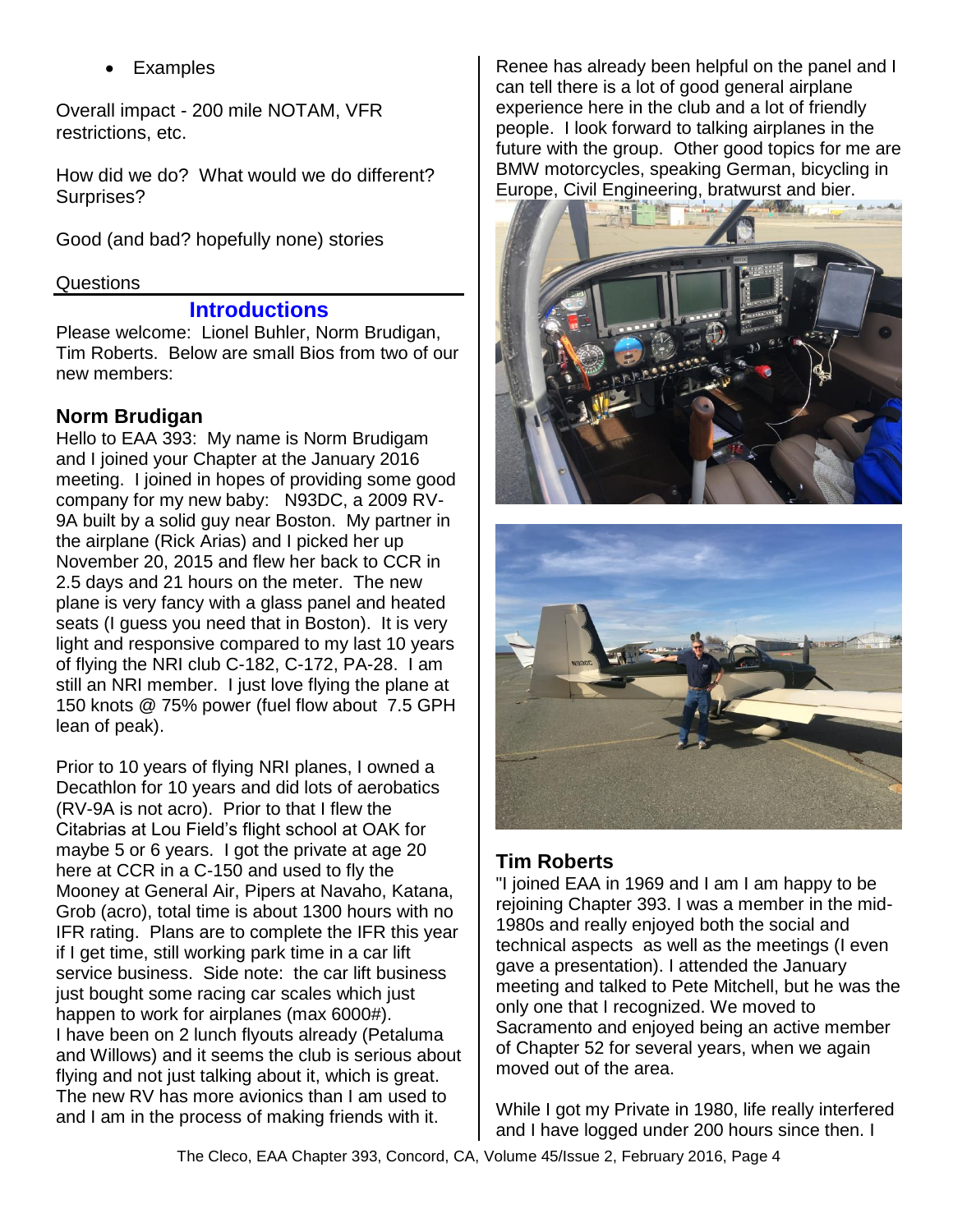retired early last year and completed my Flight Review. At his point, I am planning to get into Light Sport aircraft. I heard there are some around the Chapter and I look forward to seeing them and talking to the pilots. I did own a plane for a short period, but once again, life and family matters prevailed.

I have traveled to Oshkosh 4 or 5 times and even went to Sun'N'Fun one time. I am still quite interested in homebuilding, but don't have the space, time, or skills to take on a project by myself. However, I have bucked some rivets and would be happy to help out another member with such tasks. "In the last 15 years, I have been active with VAA 29, in Hayward. It is a great group of men and women and we have a great Young Eagles program, but not many homebuilders."

I look forward to meeting current Chapter 393 members.

#### Sincerely,

Tim Roberts, EAA #41831"

**Concord Chapter Ongoing Airplane Projects Forum for General Meeting**

We wish to recognize member projects and bring them into the forefront and give them some attention.

This is a request for all members who have ongoing projects in various stages of completion, who would possibly wish to discuss, get help, etc. to contact Ron Lem at (415) 532-6561 or email: vpres@eaa393.org

## **Dinner Menu For February 24th General Meeting**

By Rick Bourgeois

Dinner is served at 6:30pm - Donation is \$7:

- Taco Soup
- Corn Bread
- Salad
- Tortilla Chips
- Dessert
- Coffee and drinks (water & soda)

Let Rick know your suggestions for future meals.

## **Certain tools are now available on loan from EAA Chapter 393 free of charge (List of tools below with 2 featured photos)**

If interested, please contact: Harvard Holmes [treas@eaa393.org](mailto:treas@eaa393.org) (510) 526-5347

- 1. B&D Workmate 2000
- 2. Bathroom Scales & Multiplier Arms
- 3. Borescope
- 4. Corner Clamp
- 5. Engine Hoist
- 6. Fuel Cans
- 7. Hand Drill
- 8. Headset
- 9. Jigsaw
- 10. Rolling Seats
- 11. Sheer Press 12 inch
- 12. Sidewinder Ratchet Drive
- 13. Scissors Jack
- 14. Small Optical Borescope
- 15. Stencil Cutter
- 16. Vise



B&D Workmate 2000



Bathroom Scales & Multiplier Arms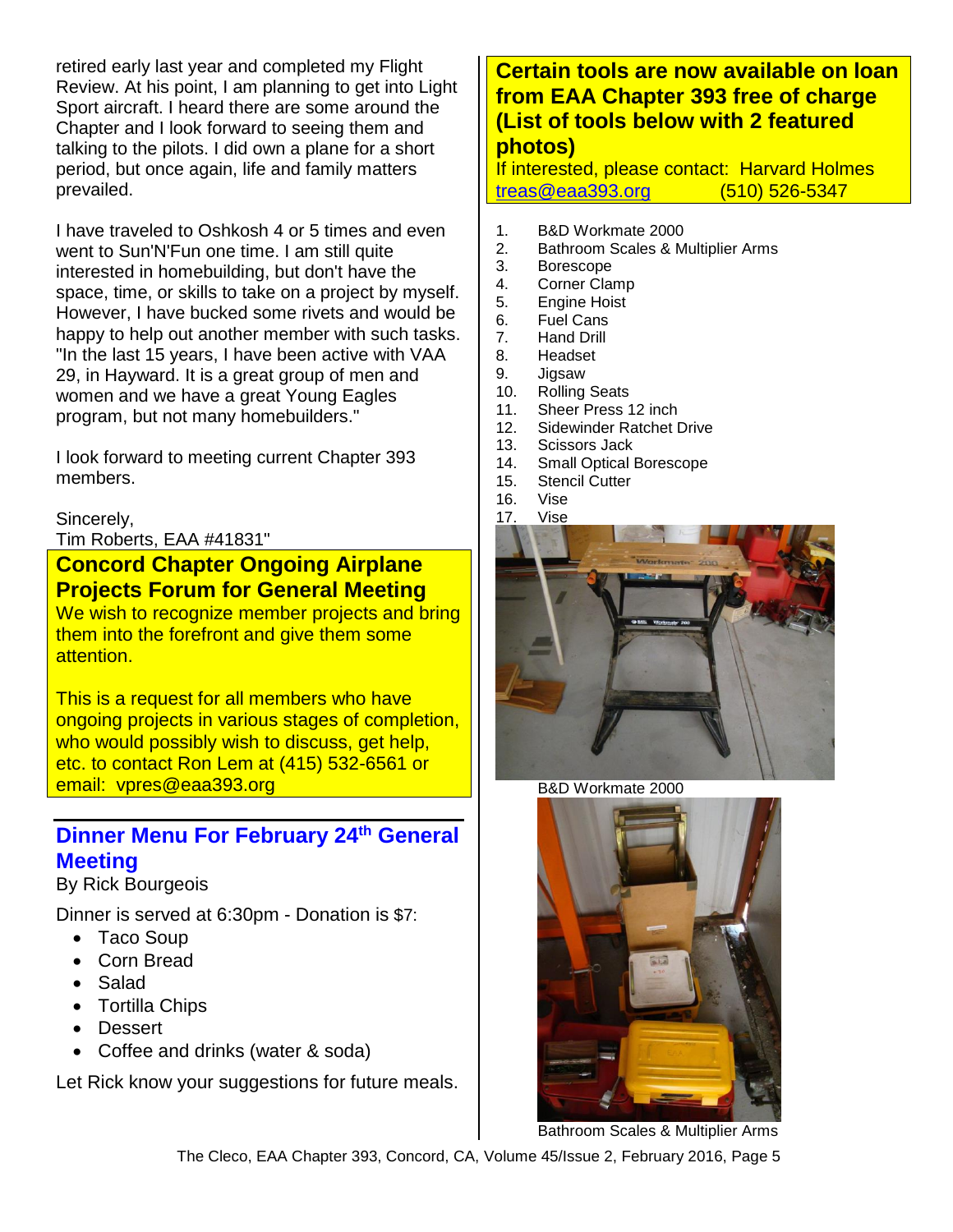#### **His was a fantastic story of accomplishments by members of the Gonzales family that spanned several generations. -- By Bob Rudolph**

Bob's twin Uncles, who had only completed the 3<sup>rd</sup> grade, lived on 16<sup>th</sup> Ave in San Francisco and built an airplane of their own design that was completed by 1909. It was shown in the first "air meet" ever held in the United States in 1910 and the Wright Brothers lawyers reviewed the plane and decided it did not violate any of the Wright patents. The Uncles kept modifying their design and by 1912 they had a flying airplane. They would load it on a train and move it to Woodland CA and fly it during the summer.

In the early 70s, Bob rescued the plane and it's engine from his Aunts basement in Los Angles and brought it to Concord. With great care he restored the airframe and the 1910, 35 HP, Kemp engine. Bob displayed the 1912 airplane and its history at most well attended aviation events on the West Coast in the 80s.

The 1912 airplane was displayed at the Travis Air Force Base Museum where Bob was president of the Museum committee. In about 2000 it was moved to the Hiller Museum at the San Carlos airport. 2 years ago **CELEBRATION OF LIFE** ~BOB GONZALES~ 1924-2016



it was again moved, this time to the Jimmy Doolittle Aviation Museum at the Nut Tree Airport. Title to the airplane was passed to the Jimmy Doolittle Museum. The plane can be seen at the Museum any Monday thru Friday. The plane was moved to Vacaville with the help of several members of the club.

The Kemp engine was moved to Bob's hanger in the Port-a-Ports at Buchanan field until it could be made to run. Bob, Bruce Seguine and I worked on the engine and got it running. The engine is now mounted on the air frame of the 1912 airplane and is displayed along with one of the blades from the original prop and a replica propeller Bob carved while restoring the plane. Please contact Duane Allen for more information.



Bob Gonzales Memorial Luncheon (from left) Nancy Seguine, The 1912 Airplane Constant Constant Constant Constant Bruce Seguine, Rick Lambert, Bob Belshe, Tony Tiritilli, Chet Robins, Maurice Gunderson, Stewart Bowers, Bob Rudolph, Tom Hammet, Tom Howard, Ward Comeaux, Duane Allen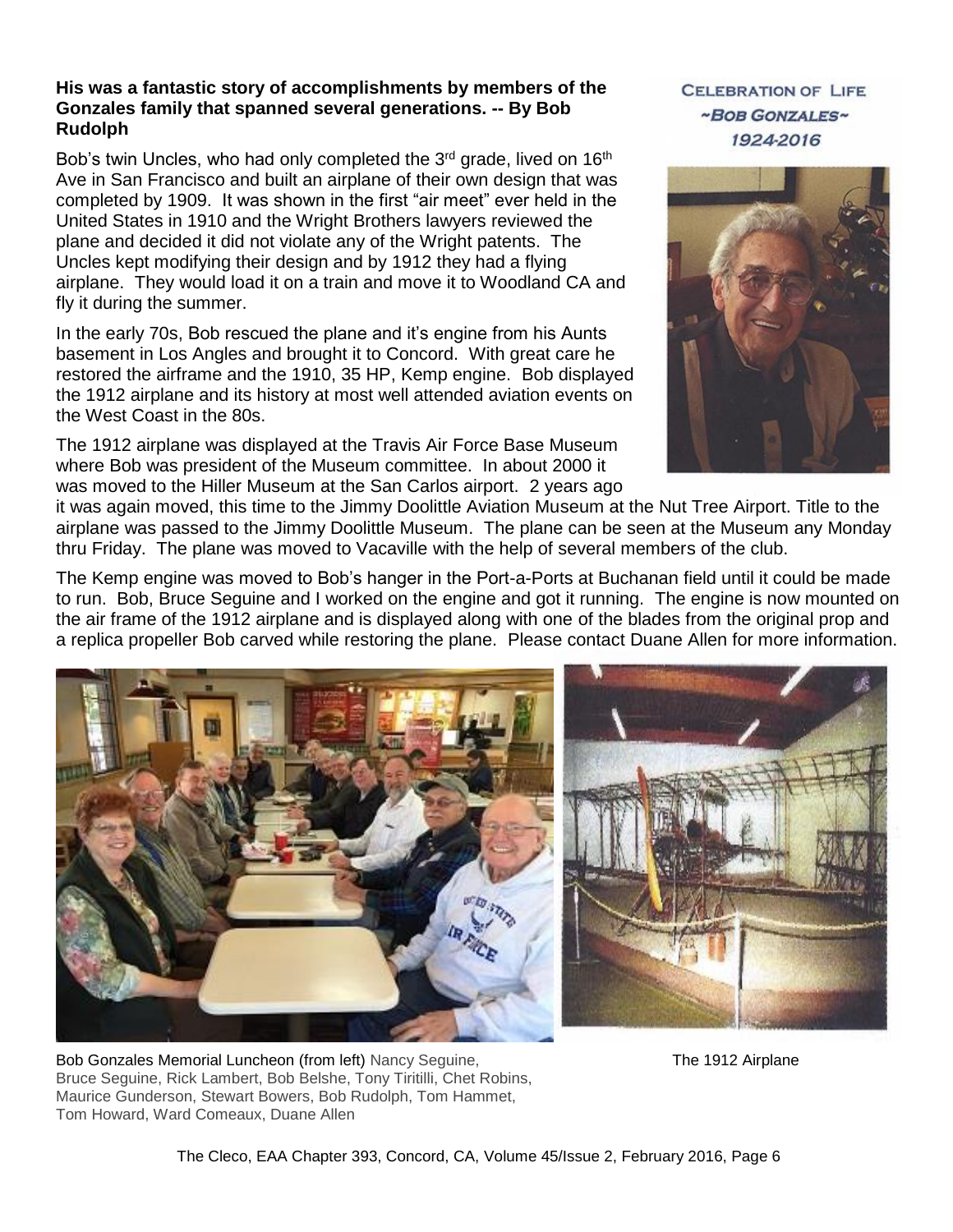#### **Wednesday Fly-Outs** By Harvard Holmes

Our Wednesday Flyout to Auburn, CA on February 3, 2016. Good Fun & Good Eats!



From left: Tony Tiritilli, Harvard Holmes, Debbie, Renee Robinson, Phil Jenkins, Vi Jenkins, Sara Holmes, and Duane Allen took the photos!



From left: Gary, Clint Beacham, "George" Achelis, Scott Achelis, David Thacker, Brett Russell, Stewart Schuster, Gary Cose, Ken Cose.

#### **The Experimental Aircraft Association Chapter 393 of Concord, CA** P.O. Box 6524, Concord, CA 94524-1524 <http://www.eaa393.org/> Email: [nle@eaa393.org](mailto:nle@eaa393.org)

Officers/Appointees for 2016-2017

| President:      |  |
|-----------------|--|
| pres@eaa393.org |  |

**Bill Bower** 925 813-5172

Vice President: Ron Lem [veep@eaa393.org](mailto:veep@eaa393.org) 415 532-6561

Secretary **Pete Mitchell** [secty@eaa393.org](mailto:secty@eaa393.org) 925 586 6491

Treasurer **Harvard Holmes** [treas@eaa393.org](mailto:treas@eaa393.org) 510 526-5347

Newsletter Editor Debbie Kuhnle [nle@eaa393.org](mailto:nle@eaa393.org) 925 687-5272

Tech. Counselor **Rick Lambert** [tc@eaa393.org](mailto:tc@eaa393.org) 925 323-0041

Tech. Counselor **Bob Sinclair** [N320sierra@gmail.com](mailto:N320sierra@gmail.com) 925 935-7465

**Young Eagles** Stephen Tucker [yec@eaa393.org](mailto:yec@eaa393.org) 925 586-5977

Dinner Coordinator **Rick Bourgeois** [RicFlyer@Comcast.net](mailto:RicFlyer@Comcast.net) 925 432-9076

Webmaster **Renee Robinson** [webmaster@eaa393.org](mailto:webmaster@eaa393.org) 510 828-1734

## **Meeting and Event Schedule - 2016**

- Feb 24 Chapter 393 General Meeting
- Mar 02 Chapter 393 Board Meeting
- > Mar 23 Chapter 393 General Meeting
- $\triangleright$  Apr 05-10 Sun N Fun (Florida)
- Apr 06 Chapter 393 Board Meeting
- **► Apr 16 Young Eagles Rally**
- ▶ Apr 27 Chapter 393 General Meeting
- May 04 Chapter 393 Board Meeting
- May 21 Young Eagles Rally
- ▶ May 25 Chapter 393 General Meeting
- June 01 Chapter 393 Board Meeting
- Sombor 18 Young Eagles Rally
- June 22 Chapter 393 General Meeting
- July 06 Chapter 393 Board Meeting
- July 7-9 Arlington Fly-In
- July 16 Chapter 393 Picnic Potluck
- July 25-31 AirVenture, Oshkosh

Our meetings are open to the public. Join us for dinner at 6:30 pm (\$7 donation) with the general meeting at 7:30 pm on the above dates in the Club House 200 Sally Ride Dr. Chapter 393 fly-outs are open to chapter members and guests. See the newsletter for arrangements

The Cleco, EAA Chapter 393, Concord, CA, Volume 45/Issue 2, February 2016, Page 7